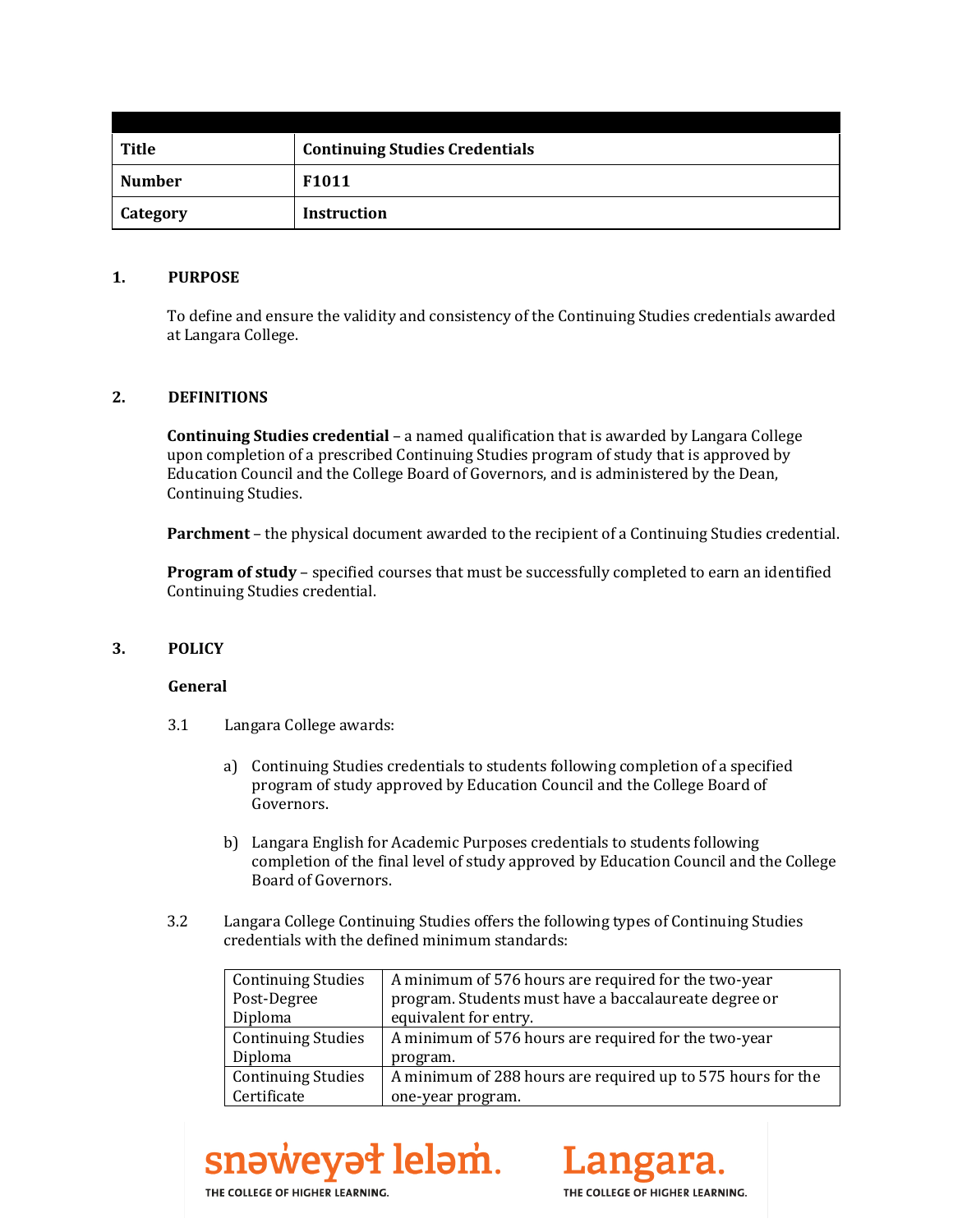| <b>Continuing Studies</b> | A minimum of 72 hours up to 287 hours are required for the   |
|---------------------------|--------------------------------------------------------------|
| <b>Short Certificate</b>  | short certificate program.                                   |
| <b>Continuing Studies</b> | Completion of the LEAP Certificate is confirmed by achieving |
| Langara English for       | language proficiency level 8 in LEAP.                        |
| <b>Academic Purposes</b>  |                                                              |
| Certificate               |                                                              |

- 3.3 All courses included in a Continuing Studies credential must be graded courses.
- 3.4 Students must achieve the minimum grade requirement in each required course of a program in order to be eligible for a Continuing Studies credential.
- 3.5 The Registrar will maintain:
	- a standard for the official names of Continuing Studies credentials and their abbreviations;
	- a standard for official Continuing Studies credential parchments; and
	- a list of current Education Council-approved programs of study and their official Continuing Studies credential name.

### **Minimum Number of Hours to be completed at Langara College**

- 3.6 To qualify for a Continuing Studies credential from Langara College, students are required to complete a minimum of forty percent (40%) of the required hours at Langara College. The final thirty percent (30%) of the required hours must be completed at Langara College, as stipulated:
	- Post-Degree Diploma: A minimum of 230 hours need to be completed at Langara. A minimum of 172 of the final hours must be completed at Langara.
	- Diploma: A minimum of 230 hours need to be completed at Langara. A minimum of 172 of the final hours must be completed at Langara.
	- Certificate: A minimum of 115 hours need to be completed at Langara. A minimum of 86 of the final hours must be completed at Langara.
	- Short Certificate: A minimum of 29 hours need to be completed at Langara. A minimum of 22 of the final hours must be completed at Langara.
	- Langara English for Academic Purposes Certificate: LEAP 8 must be completed at Langara.

Individual programs may establish specific requirements for the number of hours to be completed at Langara. Such requirements must be approved by Education Council and published on the Continuing Studies website.

An approved Langara College exchange program is exempt from this 40% requirement.

#### **Multiple Credentials**

3.7 A minimum of 50% of hours for a second or subsequent credential must be new hours that have not been used to satisfy requirements for a previous credential.